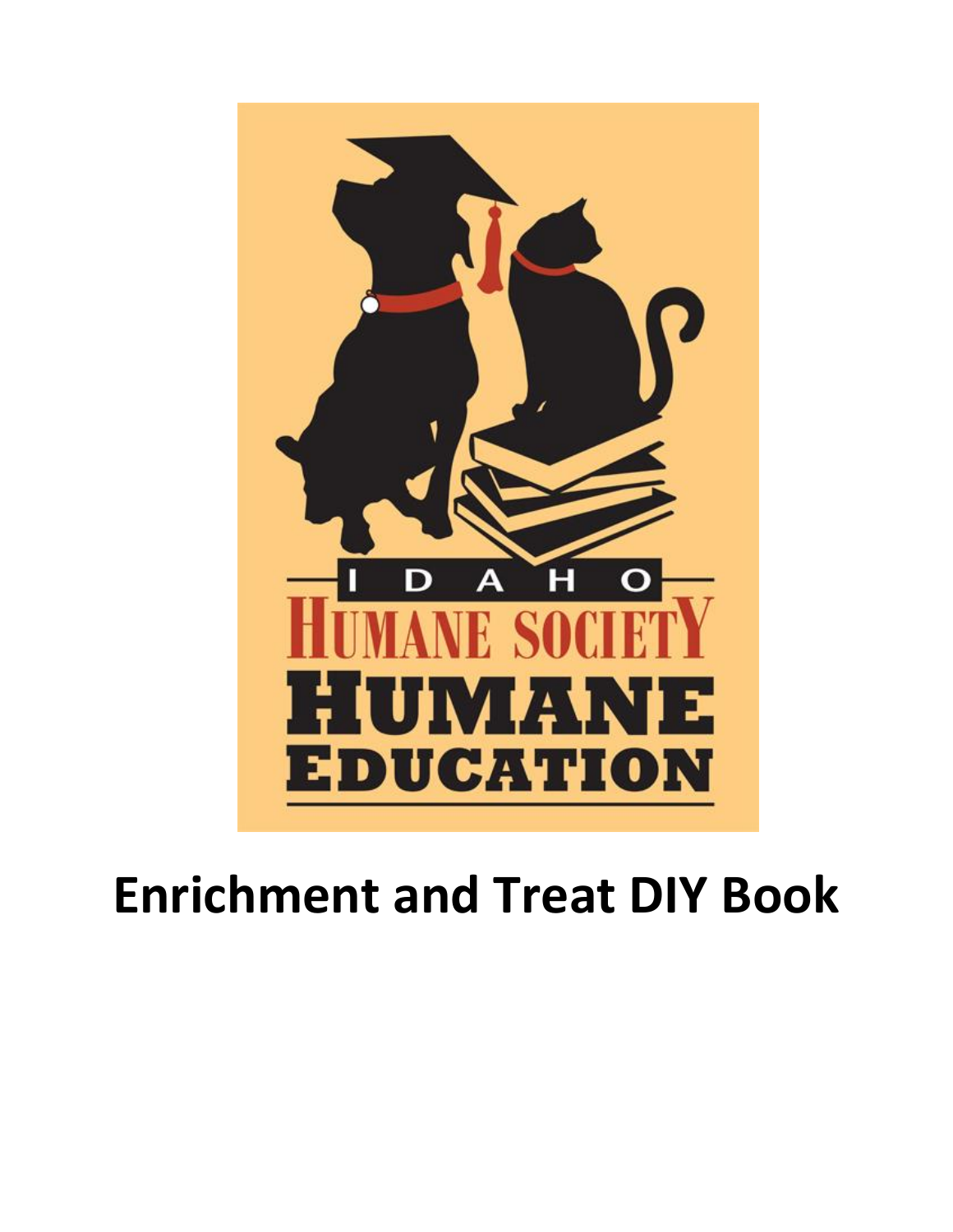This book was created to provide ideas for short term volunteers/students looking for ways they can help us make sure our shelter animals are receiving the 5 Freedoms while in our care.

#### **Once you have created/raised donations for IHS, you may deliver them to either facility during open hours.**

**If you are a student who needs proof of volunteer hours, you may drop off your donations to either facility during open hours. Be sure to ask the front desk staff for a student volunteer slip to give to your teacher as proof of your volunteer time.**

**Please do not use any of the following items which may present a danger to the animals:**

- **Expired food products**
- **Toxic glue or materials**
- **Glitter**
- **Items that may become loose, which an animal may swallow, including bells, trinkets, beads, etc.**
- **String that may fray or be swallowed**
- $\bullet$

### **If you have any questions, please reach out and ask! [education@idahohumanesociety.org](mailto:education@idahohumanesociety.org)**

The mission of the Idaho Humane Society (IHS) is to advocate for the welfare and responsible care of animals, protect them from neglect and cruelty, and promote humane education, awareness, and compassion. We believe that because domestic animals are a product of human intervention, we have a special obligation to them in regard to humane treatment and responsible stewardship.

As a volunteer in our facilities or at home, you can help us meet our mission by helping us make sure each animal that comes through our doors receive these **5 Freedoms.** These include the following:

- 1. Freedom from Hunger and Thirst by ready access to fresh water and a diet to maintain full health and vigor.
- 2. Freedom from Discomfort by providing an appropriate environment including shelter and a comfortable resting area.
- 3. Freedom from Pain, Injury or Disease by prevention or rapid diagnosis and treatment.
- 4. Freedom to Express Normal Behavior by providing sufficient space, proper facilities and company of the animal's own kind.
- 5. Freedom from Fear and Distress by ensuring conditions and treatment which avoid mental suffering.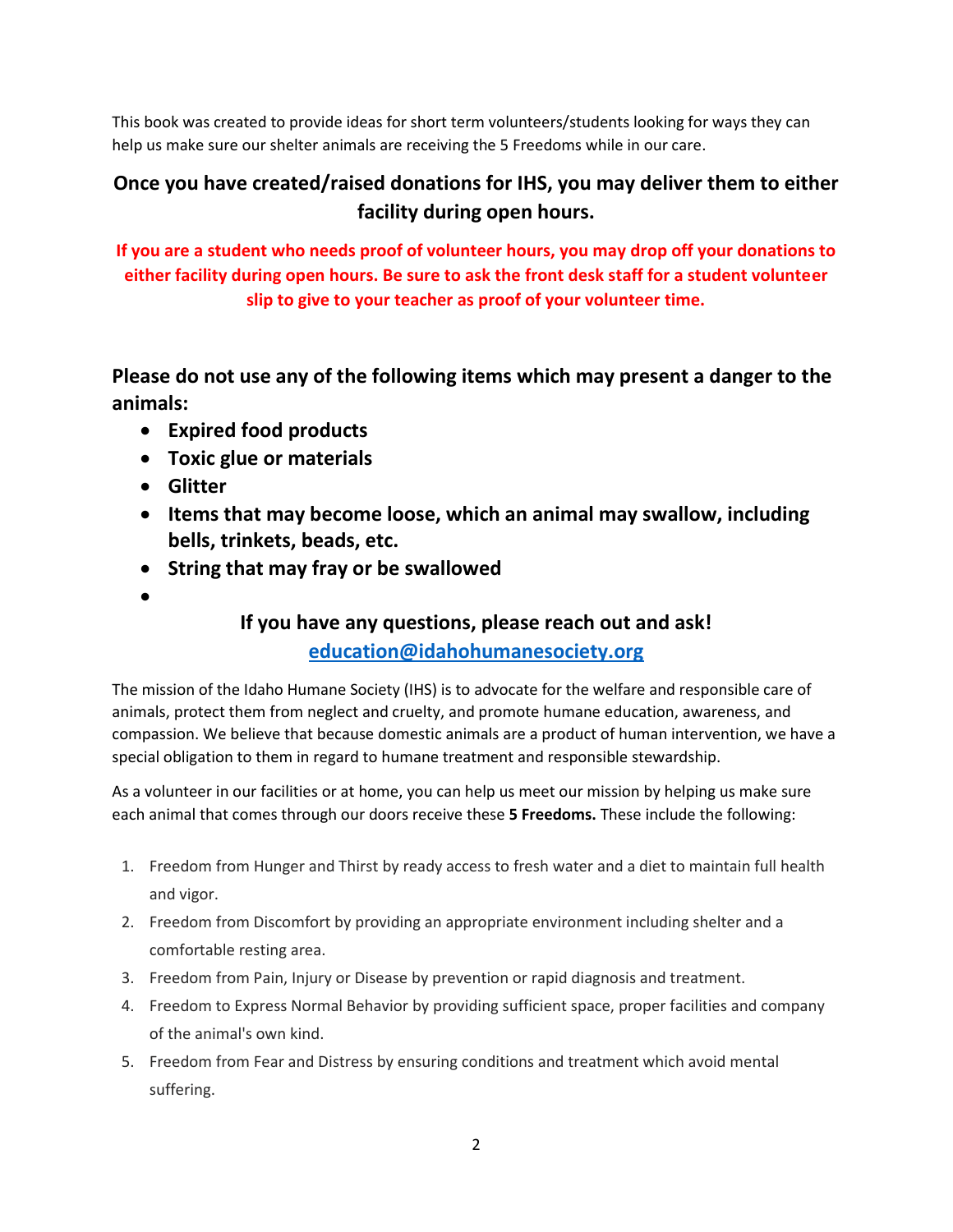# **Pet Food and Supply Drive**

Coordinate a Pet Food and Supply Drive! See below and on the next couple of pages items we are in need of. You can also find our amazon wish lists by going to

**[www.idahohumanesociety.org/donate/needed-items/](http://www.idahohumanesociety.org/donate/needed-items/)**

#### DOGS

- Kongs
- Nylabones durable variety
- Portable dog runs and pens
- Kennels, crates, and carriers (new or used, all shapes and sizes)
- $\bullet$  Dog beds all sizes
- Dog food dry (open or new) and canned
- Puppy food dry (open or new) and canned
- Esbilac (replacement puppy milk)
- Dog food dishes
- Dog breed identification books
- Dog biscuits/treats (open or new)
- Dog houses
- Large dog carriers
- Canned Pumpkin
- Peanut Butter without Xylitol

**CATS** 

- Cat toys
- Kennels, crates, and carriers (new or used, all shapes and sizes)
- Cat beds all sizes
- Dry Kitten food (open or new) and canned
- Dry Cat food (open or new)
- Canned Cat Food pate-style preferred for in-shelter use for medicating cats
- KMR (replacement kitten milk)
- Humane cat traps
- Cat breed identification books
- Cat food dishes
- Cat litter
- Newspaper
- Cat trees or scratching posts (new or gently used)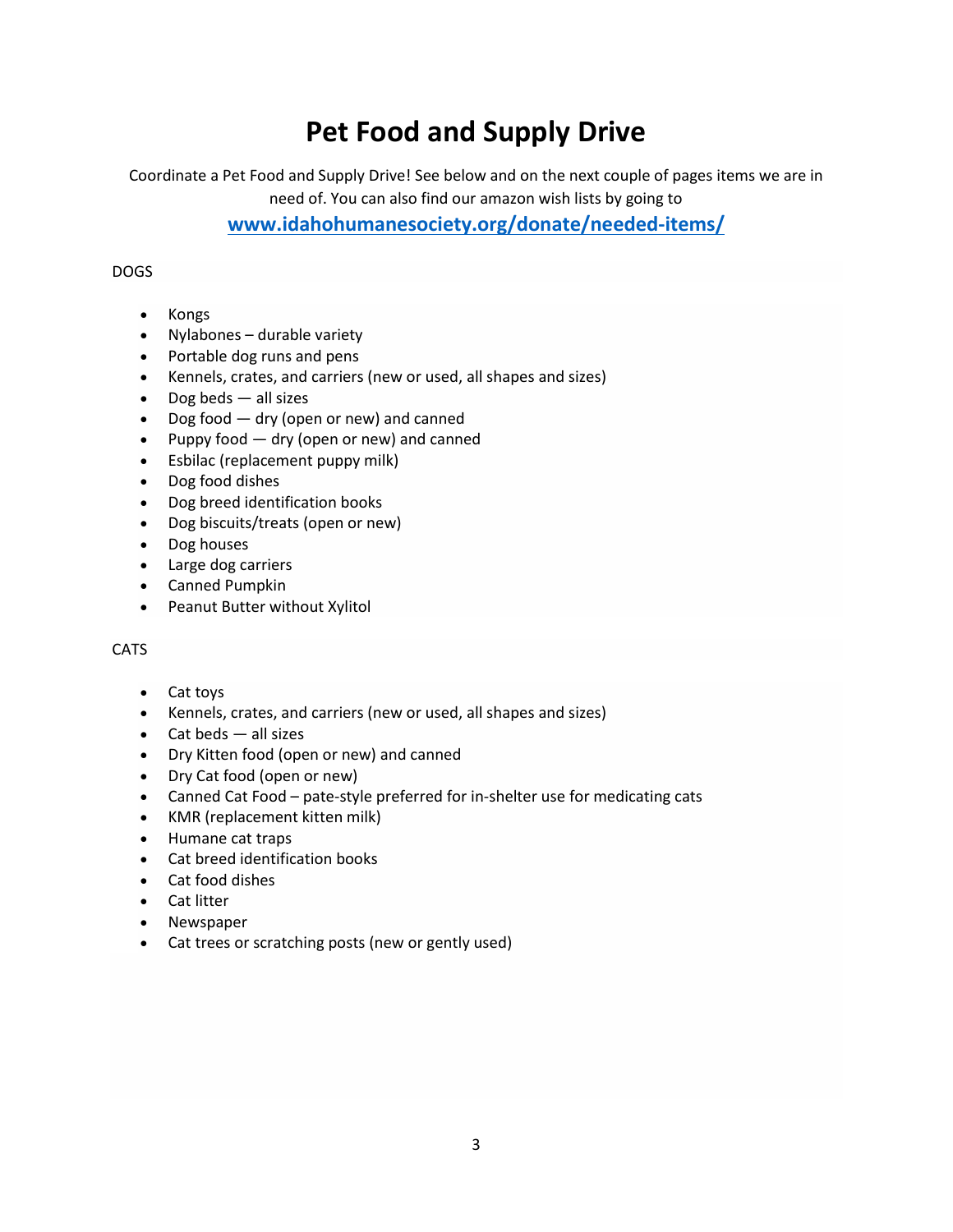#### SMALL ANIMAL

- Timothy Hay
- Guinea pig/gerbil/rat food
- Rabbit food
- Small animal chew sticks and treats
- Waterers, small dishes
- Small animal houses
- Cages/pet pens
- Pet bedding (no pine shavings, please)
- Bird supplies
- Litter pans
- Wheels and cage accessories

#### GENERAL

- Office supplies
- Paper towels
- Towels
- Washcloths
- Lawn and garden tools
- Plastic Tote or Canvas Bags
- Blankets (No blankets with feathers, zippers, or buttons please). If you sew or craft, we could use:
	- 18" x 24" for our Cattery.
	- 40″ x 25″ for our Dog Kennels.
- Bleach
- Ziploc bags gallon size
- Children's books about pets and humane treatment of animals
- Heating pads (with removable/washable covers)
- Circulating water blankets or heating pads
- Craft supplies for our Education Department
- Gift cards/certificates to hardware or department stores

We take prescription food, both opened and new! NEW: Idaho law recently changed and we are now able to take prescription medication.

#### **Aluminum Can Drive**

We accept aluminum cans for recycling! Each year, IHS raises around \$11,000 just from recycling cans! You can drop cans off in a gated area located at the front of our Dorman St. location or at any Zamzows across the Treasure Valley.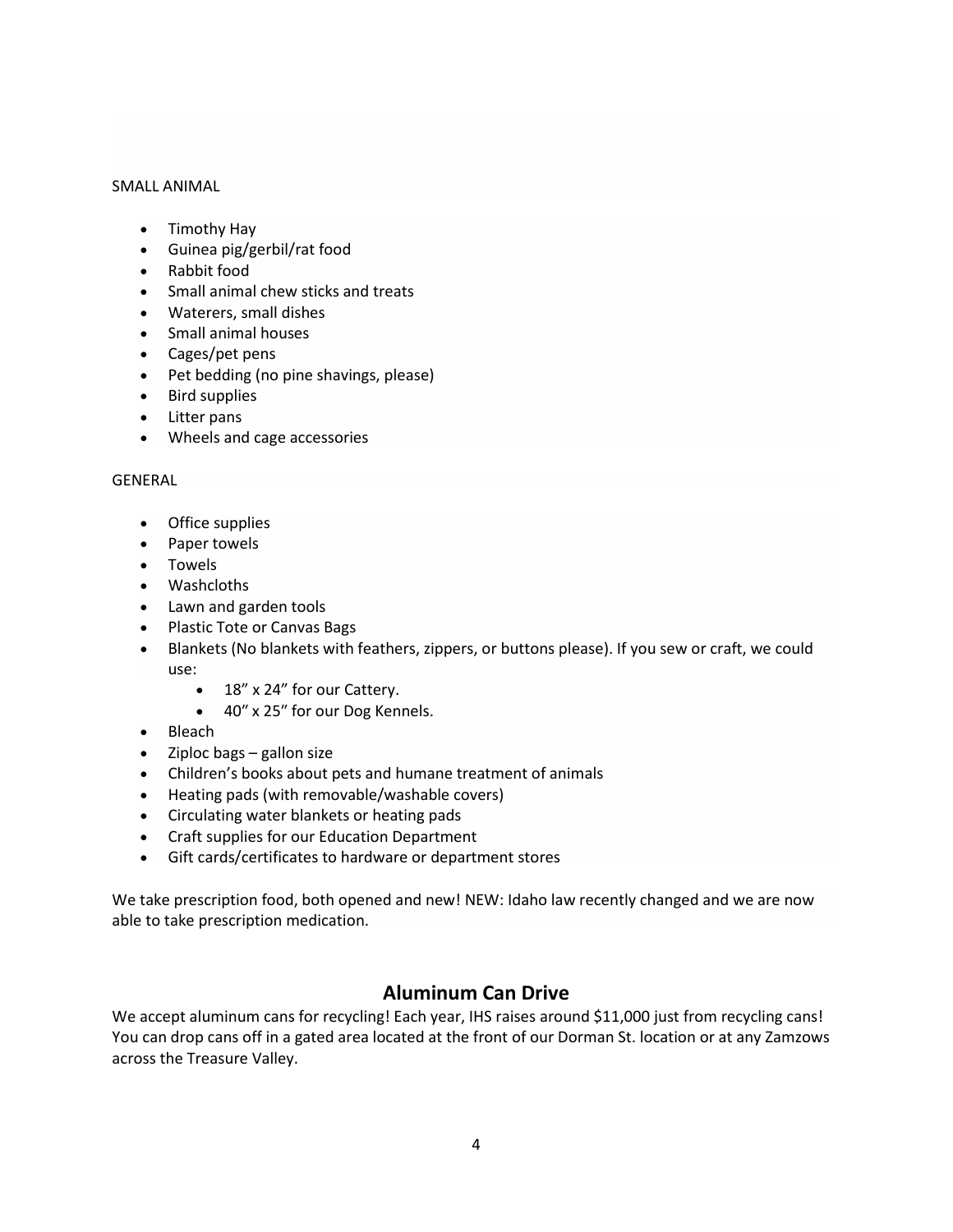### **Sock Fish (24 Sock Fish= 2 hrs.)**



### **Instructions:**

#### **From Martha Stewart Kids**

• Roll an  $8\frac{1}{2}$  by 11 inch piece of paper into a cone for a funnel; secure with tape.

• Insert funnel into sock, and fill halfway with catnip.

Knot sock just above filling.

 Using a non-toxic marker, give it some fun eyes and a mouth

**Supplies:** socks, scissors, non-toxic markers, cat nip

### **Catnip Fish Toy (24 Fish Toys= 6 hrs.)**



Supplies: pencil, fabric, pins, pinking shears, cotton batting or wool scraps, piece of paper, catnip, needle and thread, upholstery needle and this sturdy twine for hanging

- Draw and cut out fish shape. A ¼ inch seam allowance needs to be added to the fish shape. Trace the fish shape onto two layers of fabric. Cut out shapes.
- Pin right sides together. Sew seam, and leave  $1\frac{1}{2}$  inch opening for filling.
- Trim seams with pinking shears.
- Turn right side out and press the seams flat.
- Stuff with cotton batting or wool scraps until
- firm. Shape a piece of paper into a funnel, and use it to add 1-2 tablespoons of dried catnip or to fill the whole toy with catnip.
- Hand stitch opening closed.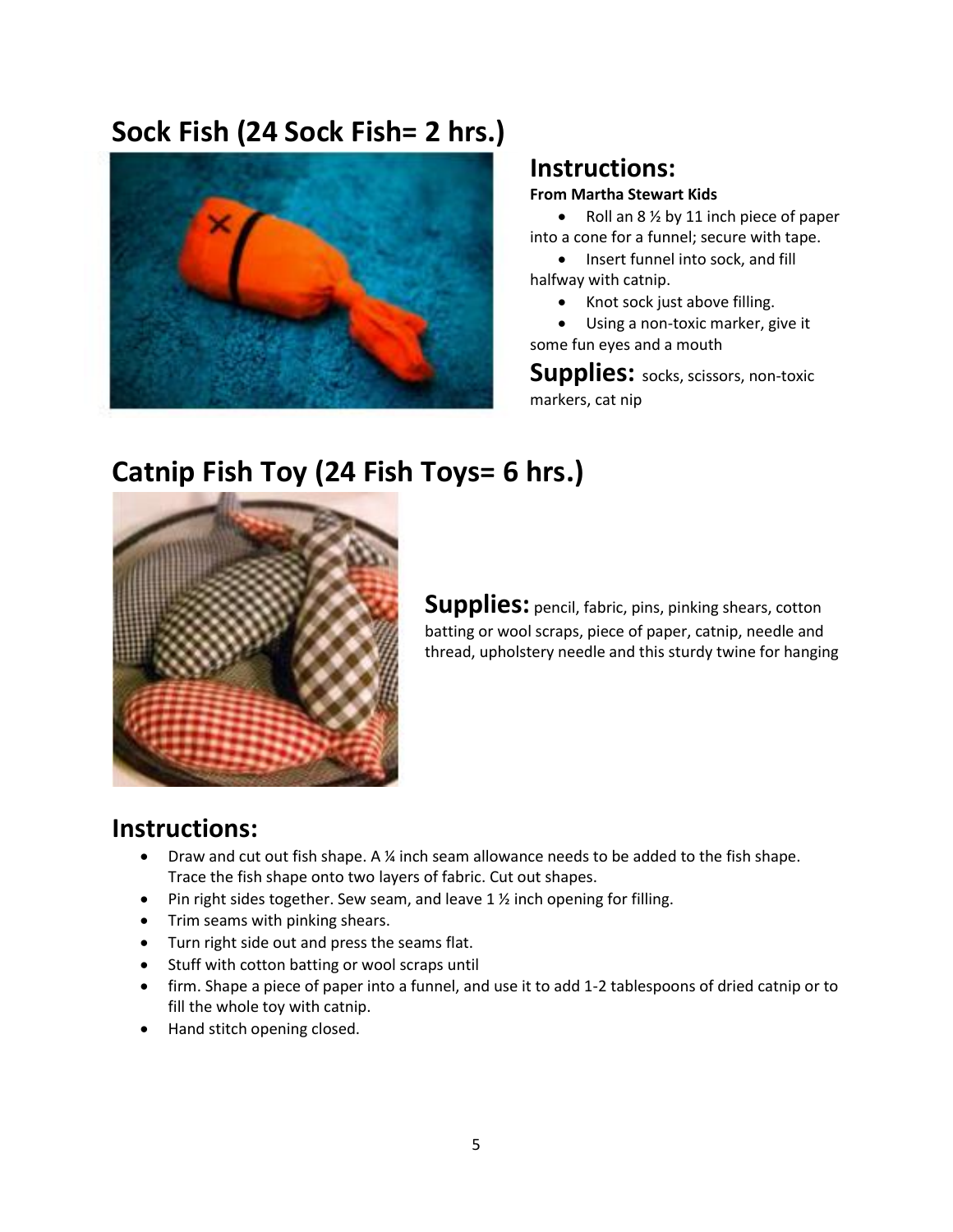### **Catnip Mouse (24 Catnip Mice= 6 hrs.)**



**Supplies:** catnip mouse template, felt, stuffing, rope, catnip, scissors, hot glue gun and hot glue sticks, extra felt (optional for ears)

- Cut out tear drop and oval below to use as your pattern.
- Trace patterns on felt and cut out- three tear drop and two ovals.
- Glue the top edges of the side pieces to each other. Glue the bottom piece of felt to the bottom of the side pieces. Be sure to leave an opening in the back to insert stuffing.
- For your stuffing, use cotton batting and catnip. Cut a piece of rope for the mouse's tail and stuff the back of the mouse. Seal with glue, and glue on ears. To add eyes, use a marker.

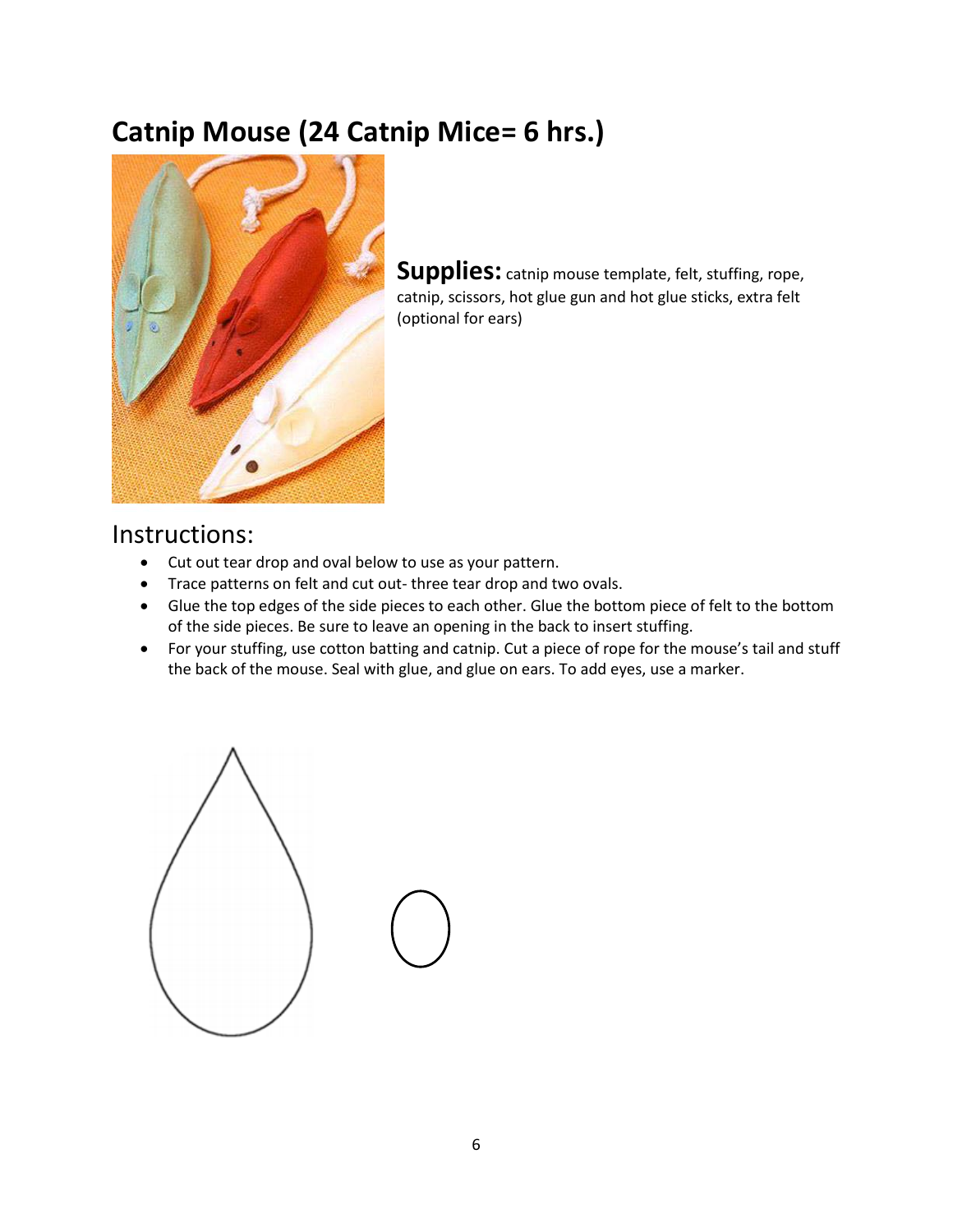### **No Sew Fleece Blanket (1 Blanket= 1 hr.)**



Supplies: two pieces of fleece- 30inches x 25inches, four safety pins, washable marker, scissors, 4x4 in and 1x4 inch cardboard for template

- Lay the two pieces of fleece wrong sides together.
- Put one safety pin about 6inches in from the edges of each corner to hold it together.
- Take 4x4 inch square template and trace in each of the four corners and cut out corners. This will prevent bunching of the material in the corners and help make tying easier.
- Take the 1x4 inch and trace all along the outer edges then cut the strips on all four sides.
- Tie all strings with the strips directly below. Tie using a double knot and pull tight so they don't untie in the wash.
- Stretch out the sides and take the safety pins out.
- Wash and dry to get washable marker out.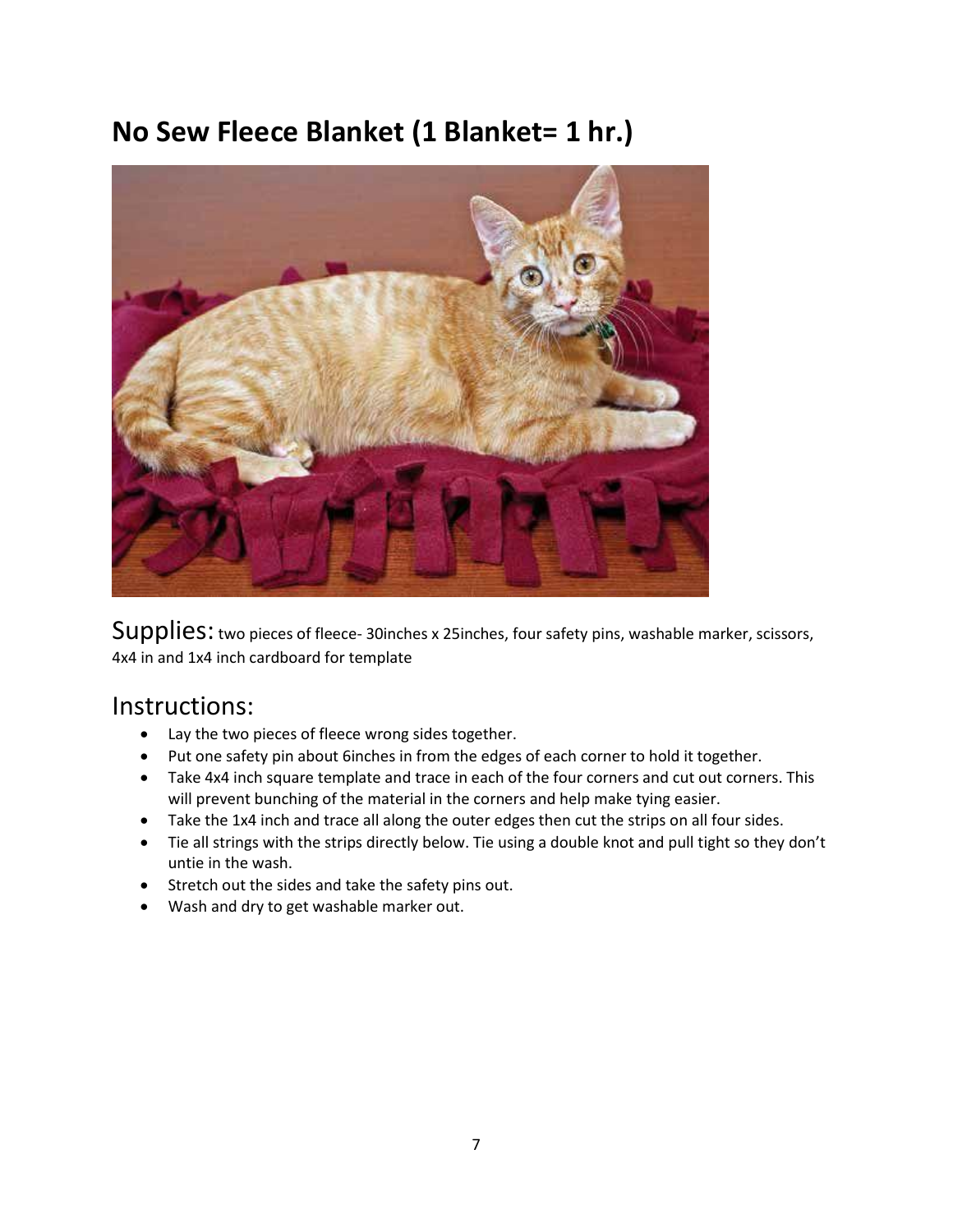# **Turtle Feeder (24 Turtle Feeders= 4 hrs.)**



Supplies: Egg carton, non-toxic glue, scissors, pencil, binder clips, decorating materials

### Instructions:

- Cut an egg cup from the carton to serve and the shell for the turtle.
- Place the cup adjacent to the spacer bump on the reverse side of the top of the carton. Trace around the perimeter to outline the contour of the space. This will form the head of the turtle, as well as a base to keep the food inside the shell.
- Cut the lid following the outline you've made.
- Apply glue around the edge of the egg cup. Clamp the two pieces together using the binder clips. Let the glue set.
- Decorate your turtle.

### **Cardboard Cluster (24 Cardboard Clusters=2 hrs.)**



Supplies: cardboard scraps, scissors, twine, hole punch

- Cut cardboard into small pieces no larger than 2inches x 2 inches.
- Hole punch the center of each piece of cardboard.
- Cut twine into 4 inch strands.
- Stack 6-8 pieces of cardboard. Feed twine through the center tie off each end.
- Cut off any extra twine on each end.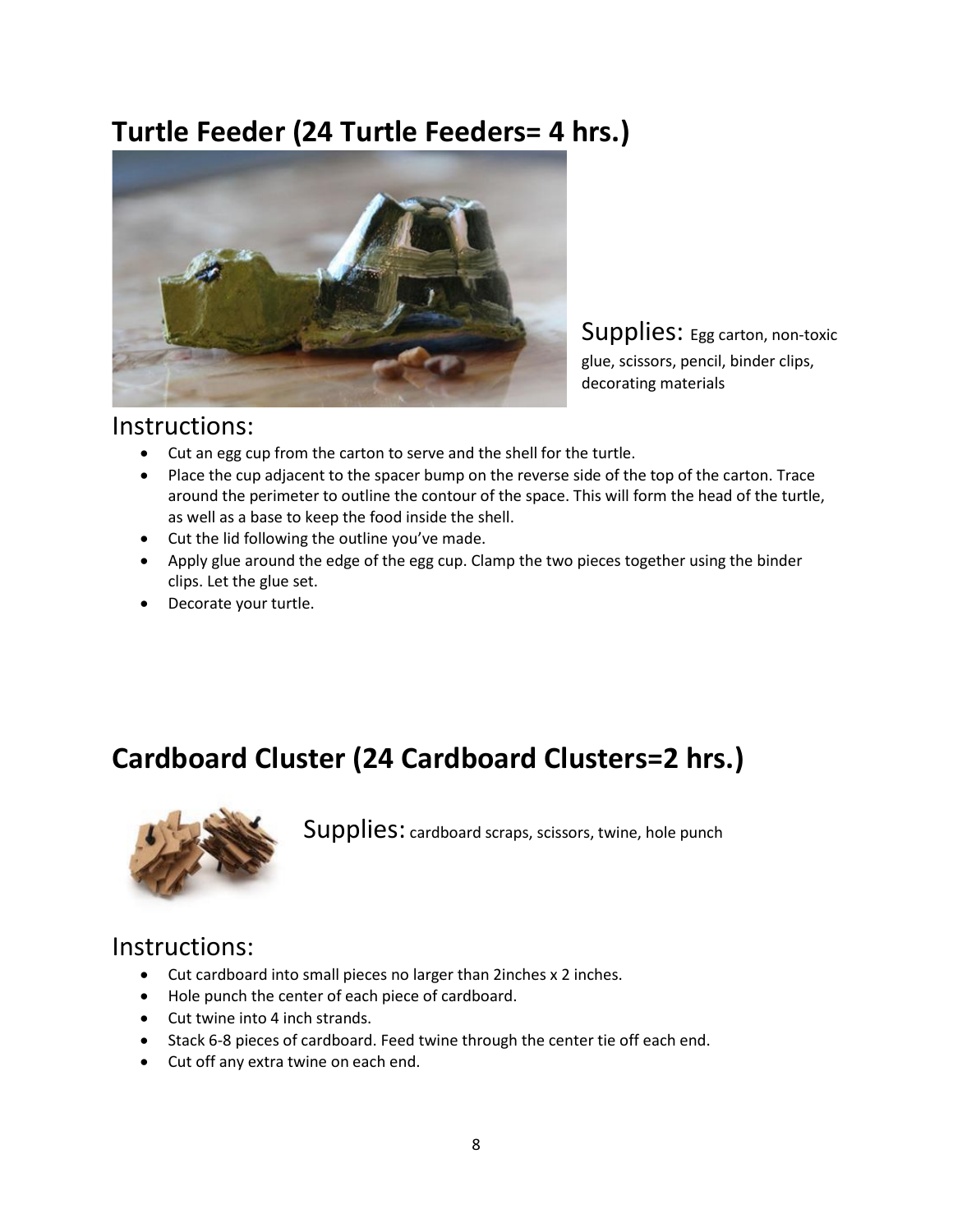# **Tube Pyramid (4 Tube Pyramids=2hrs.)**



Supplies: Toilet paper rolls, hot glue gun, hot glue sticks, small box, shredded paper

### Instructions:

#### **Option 1**

Glue toilet paper rolls together in the form of a pyramid. Hide cat treats, small toys, or even shredded paper with sprinkled Catnip.

#### **Option 2**

Take a small box and glue ends of tubes to the inside of the box. Hide cat treats, small toys, or even shredded paper with sprinkled Catnip.

For storage reasons please call shelter to see what current needs are. (208)331-8553

# **Fleece Braided Tug Toys (10 Toys=2hrs.)**



Supplies: Fleece, Fabric Scissors, yardstick Instructions:

- Using yard stick cut three to six strips of fleece.
- Gather strips of fleece and tie large knot at one end.
- Separate fleece strips into three sections then braid.
- Leave enough fleece at the other end to tie knot.

Note: Fleece braids can vary in width and length. Do try to keep the length less than two feet.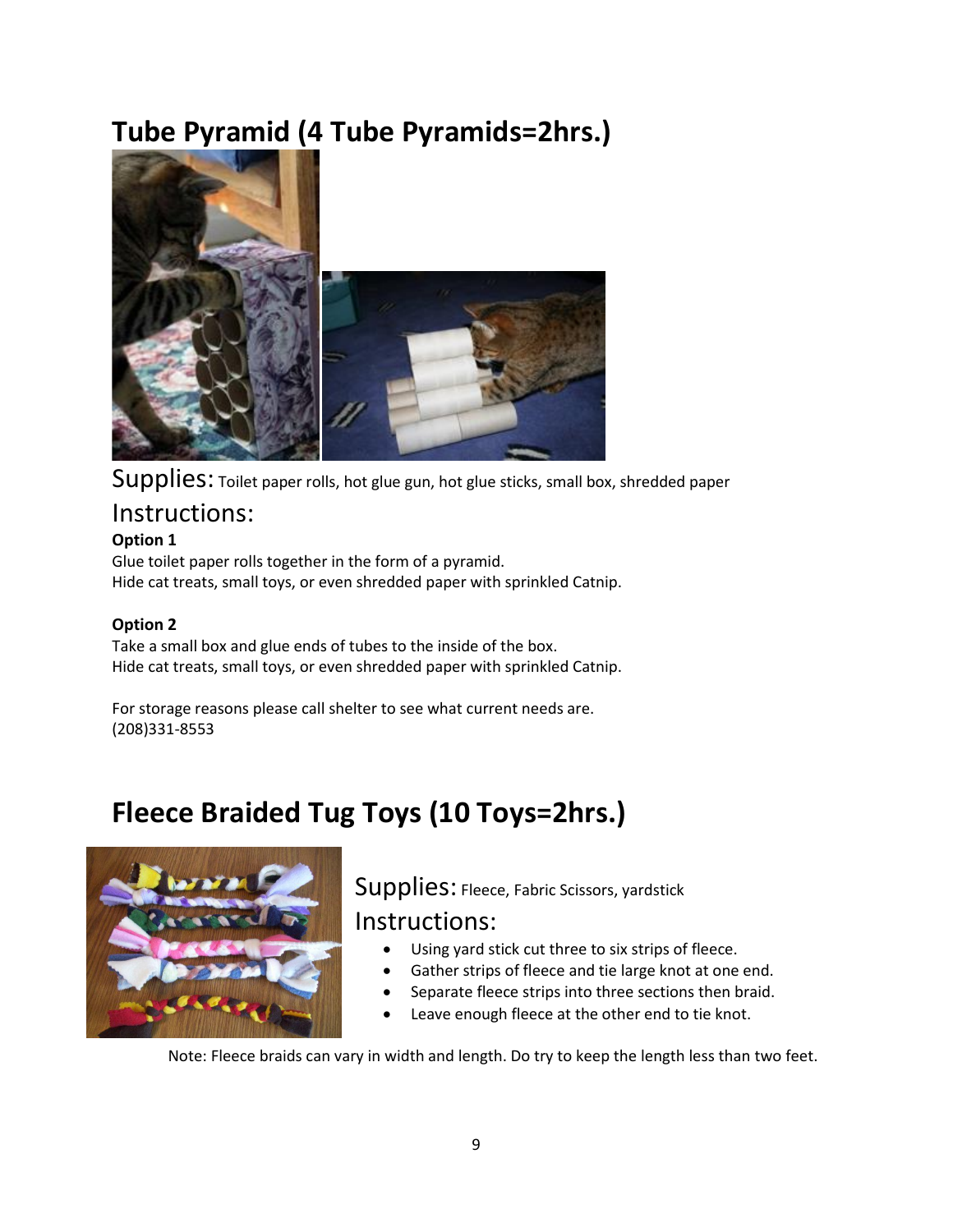# **Hide and Seek Box (2 Boxes=2hrs.)**



Supplies: Recycled box (no larger than 24in x 24in), tape, x-acto or utility knife, pipe cleaners, hot glue gun, hot glue sticks, Optional: newspaper, cat treats, catnip, ping pong balls

### Instructions:

- Cut out small opening all over box (Small enough for the cat to not get stuck, but big enough so that kitty paws don't get stuck)
- Tape together all seams of the box.
- For extra fun add Pipe Cleaners or other fun items to the outside of the box. Decorate, decorate, decorate… the more "things" you attach… the more fun the cat will have!
- No cat toys handy to hide? Use cat treats, crumple up a small wad of newspaper with catnip inside. Ping pong balls and craft puff balls make great substitutes as well.

# **T-Shirt Cat Tent (2 Tents= 2 hrs.)**



Supplies: Old Medium to Large T-Shirts, wire hangers, roughly 15in x 15in x 3in cardboard box (or lids for filing boxes), tape, hair ties, wire cutters or pliers

#### Instructions:

- Cut the hooks off hangers and shape the wires into arcs.
- Poke a small hole in all four corners of your box.
- "Criss-Cross" hangers and tape together at the top to form a tent

like frame.

- Poke the four ends of the hanger frame down through the four holes in your box. On the bottom of the box bend the wires over and tape to the bottom of box.
- Pull the T-shirt over the frame and position the shirt so that the neck hole is in the front middle to create a door.
- Pull all loose fabric, fold over and gather with hair tie so that there is only one opening to the tent. \* Make sure that hair ties are hidden and secure.